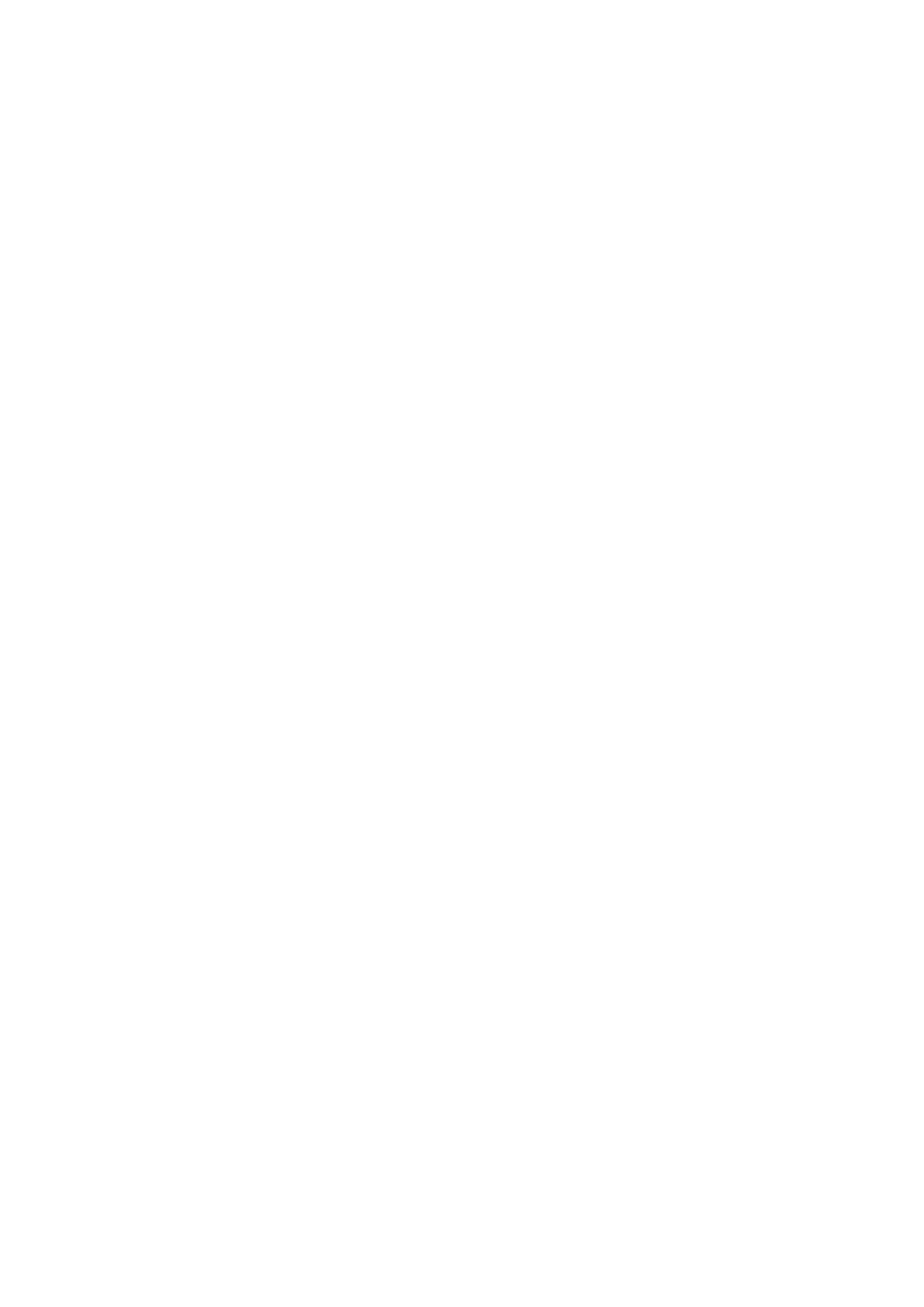### **REPORT**

#### **Background**

The Draft Covid-19 (Schools and Day Care of Children) (Jersey) Regulations 202- (the "draft Regulations") make provision for the Minister for Education to require the closure of school premises or day care premises to prevent the spread of Covid-19 coronavirus. They also make provision for the Minister to implement arrangements for the education of compulsory school-age children whilst they are unable to attend school as a result of the closure of school premises.

All Government of Jersey schools have been closed since Monday 23rdMarch, and will remain closed until the end of the Easter holidays. The earliest estimated return date for students is Monday 20th April. It has been recommended that all private schools, earlyyears and child care settings also follow this advice.

The Minister for Education is able to direct the closure of Government of Jersey provided schools under the [Education \(Jersey\) Law 1999](https://www.jerseylaw.je/laws/revised/Pages/10.800.aspx) and may include conditions on the registration of private schools to secure their closure. Moreover, the Minister may attach conditions to the registration of children's day care premises to require their closure on health and welfare grounds under the Day Care of Children (Jersey) Law [2002.](https://www.jerseylaw.je/laws/revised/Pages/10.700.aspx)

However, these statutory arrangements were not designed for emergency situations. Given the unprecedented nature of the decision to close schools to contain the spread of Covid-19 coronavirus, it is essential that the statutory basis for the Minister's decision is clear and robust, and provides certainty for children and young people, parents and schools and day care accommodation, especially if the closures are for a prolonged period of time.

The draft Regulations will achieve this by making express provision for the Minister for Education to direct the closure of schools and day care premises during the Covid-19 coronavirus outbreak.

#### **Regulation 2 – power to require closure of schools and day care accommodation**

Regulation 2 provides that, during the period of the Covid-19 coronavirus outbreak, the Minister for Education may, by published notice, require Government of Jersey 'provided' schools, private 'non-provided' schools, and children's day care accommodation to close their premises in order to contain the spread of the virus. The notice may apply to all schools or day care providers; or to specified schools or day care accommodation.

#### **Regulation 3 – arrangements for the provision of education otherwise than at a provided school**

Regulation 3 provides that the Minister for Education may determine and implement alternative arrangements for the education of children who ordinarily attend provided schools, but who are prevented from doing so as a result of the Covid-19 coronavirus outbreak. These arrangements are to be treated as if they are approved by the Minister under Article 13 of the [Education \(Jersey\) Law 1999](https://www.jerseylaw.je/laws/revised/Pages/10.800.aspx) as '*education otherwise than at school'*.

The Regulation provides that, whilst the standard of instruction may not meet the same standard as required by Article 13 (owing to the immediacy and extraordinariness of the circumstances), the Minister will, nonetheless, establish arrangements to ensure that children continue to receive instruction as if they were in full-time attendance at school.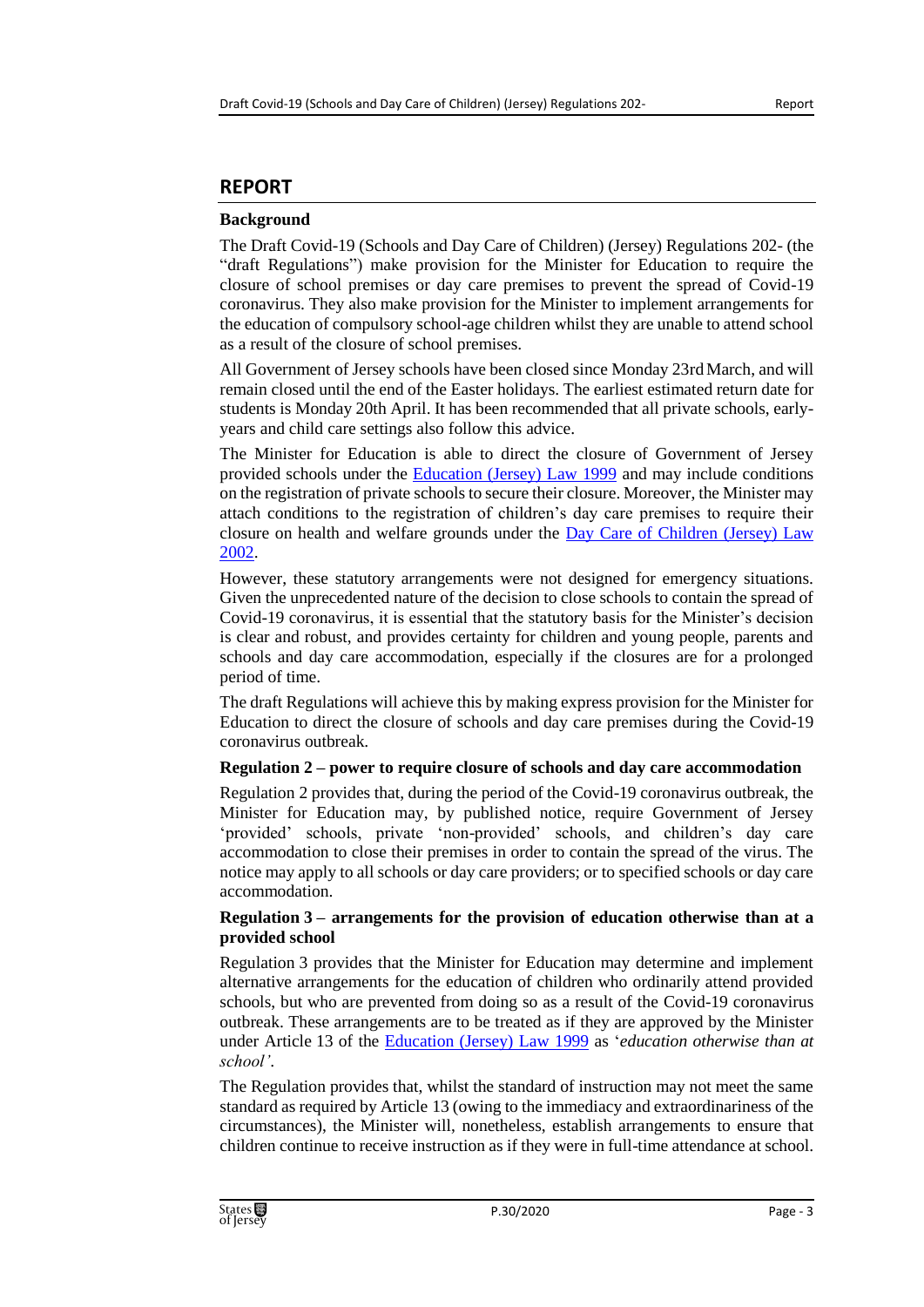Article 12 of the Education (Jersey) Law 1999 places a duty on a parent to ensure that their child receives full-time education. The Regulation, therefore, makes clear that where a child is subject to alternative education arrangements, a parent is not in breach of that duty provided that they ensure their child receives their education in accordance with those alternative arrangements.

#### **Regulation 4 – duration and suspension**

The Regulations will expire on 30th September 2020.

If, on receiving advice from professionals that the threat posed by Covid-19 coronavirus has abated, the Minister for Education may suspend the Regulations before that date.

#### **Financial and manpower implications**

There are no financial or manpower implications for the States arising from the adoption of these draft Regulations.

Plans for the provision of alternative arrangements for the education of children for the period of the Covid-19 coronavirus outbreak are being prepared by the Department for Children, Young People, Education and Skills in consultation with schools. The resource implications associated with these arrangements will be considered as part of the development of these plans.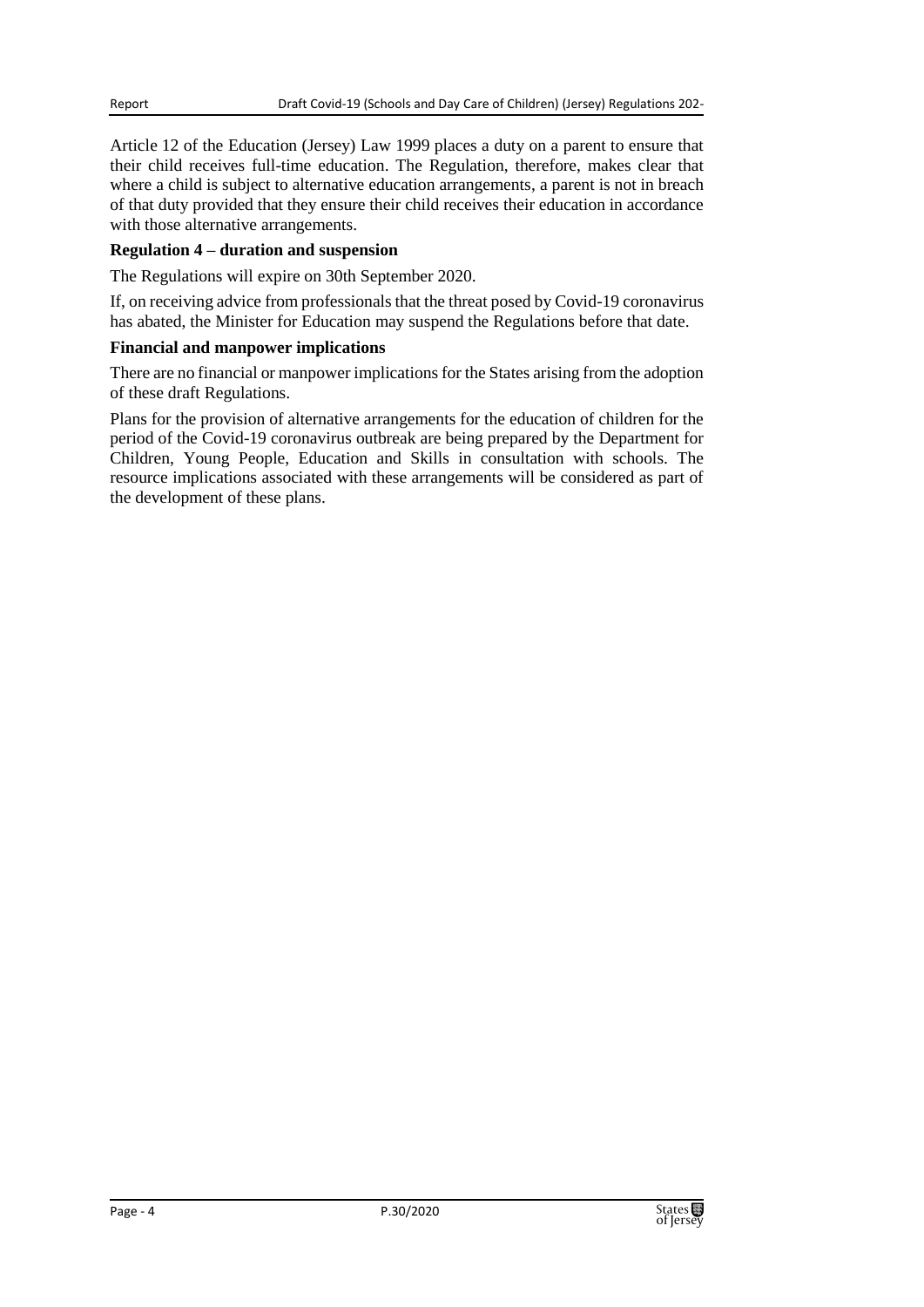#### **EXPLANATORY NOTE**

These Regulations, if made, make provision for the Minister to require –

- (a) the closure of school premises or day care accommodation (as defined in the Day Care of Children (Jersey) Law 2002) including day carer premises, to prevent the infection by, and spread of Covid-19 (coronavirus); and
- (b) provided schools, as listed in Schedule 1 to the Education (Jersey) Law 1999 ("Education Law"), to implement arrangements for the education of compulsory school age children whilst those children are unable to attend school by reason of the closure of school premises.

*Regulation 1* is an interpretation provision.

*Regulation 2* enables the Minister for Education ("Minister") to publish a notice requiring provided and non-provided schools (within the meaning of the Education Law), and day care accommodation to close their premises to prevent the infection and spread of Covid-19. The notice must be published in such a way as to bring it to the attention of those affected and may be framed so as to apply to all schools or day care accommodation, or just to specified schools or day care accommodation. Exceptions may be specified in the notice and the period of the closure.

*Regulation 3* enables the Minister to determine and direct the implementation of alternative arrangements for the education of children who ordinarily attend provided schools but are prevented from so doing by reason of the closure of school premises because of the Covid-19 outbreak. Any such arrangements are to be treated as if they are arrangements approved by the Minister under Article 13 (education otherwise than at school) of the Education Law. A parent of a child subject to these alternative education arrangements is not in breach of their duty to ensure that their child receives full time education (Article 12 of the Education Law) if the parent ensures that the child receives their education in accordance with those alternative arrangements. This Regulation does not affect the provisions of Article 13 of the Education Law which would continue regardless of whether or not the Minister exercises her powers under this Regulation.

*Regulation 4* provides for the title by which these Regulations may be cited and for them to expire on 30th September 2020. These Regulations may be suspended before that date if the Minister declares that the threat posed by Covid-19 has abated.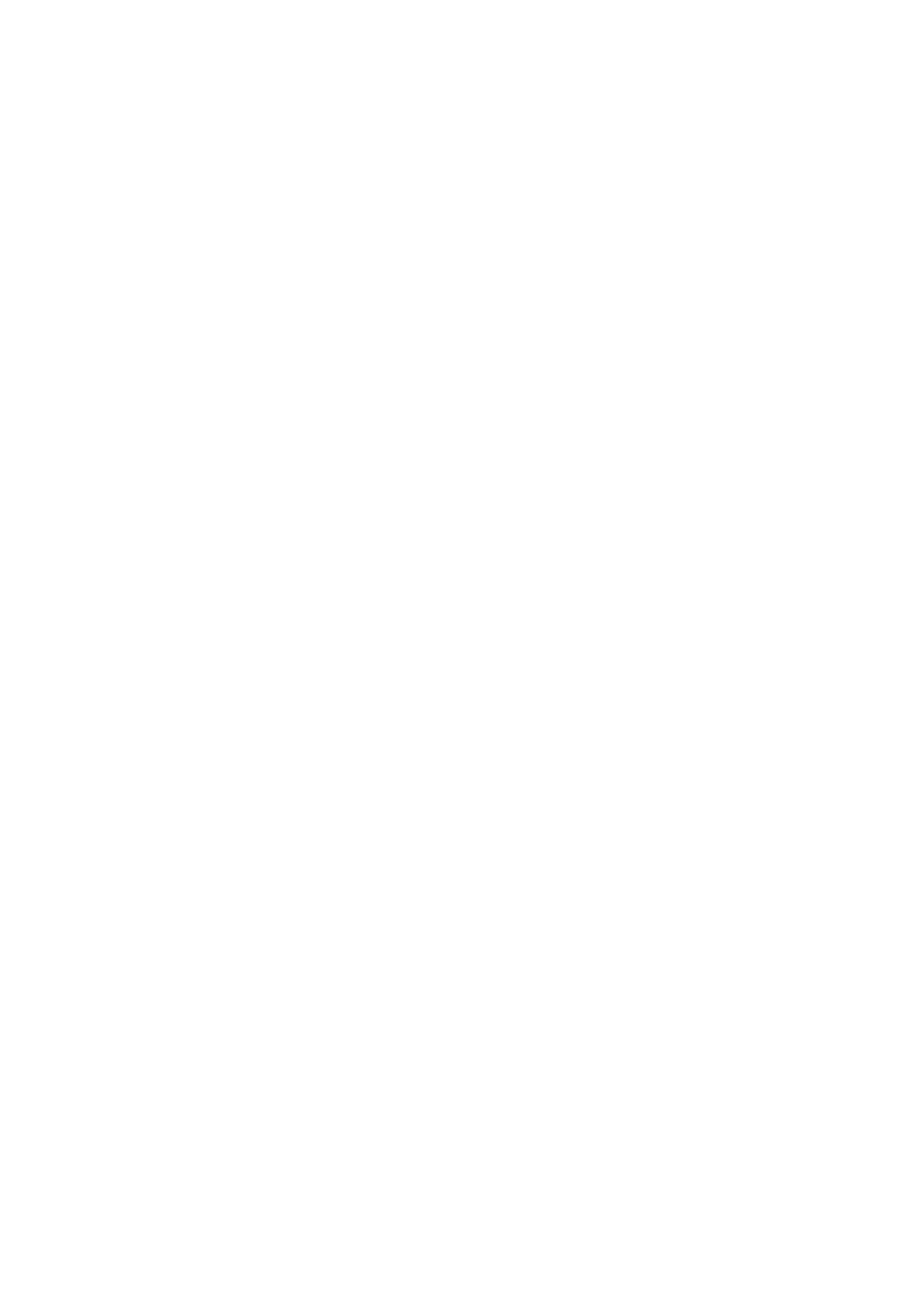

# **DRAFT COVID-19 (SCHOOLS AND DAY CARE OF CHILDREN) (JERSEY) REGULATIONS 202-**

### **Contents**

#### **Regulation**

| $\mathbf{1}$    |                                                                          |    |
|-----------------|--------------------------------------------------------------------------|----|
| $\overline{2}$  | Power to require closure of schools and day care accommodation9          |    |
| $\overline{3}$  | Arrangements for the provision of education otherwise than at a provided |    |
|                 |                                                                          |    |
| 4               |                                                                          |    |
| <b>ENDNOTES</b> |                                                                          | 11 |
|                 |                                                                          |    |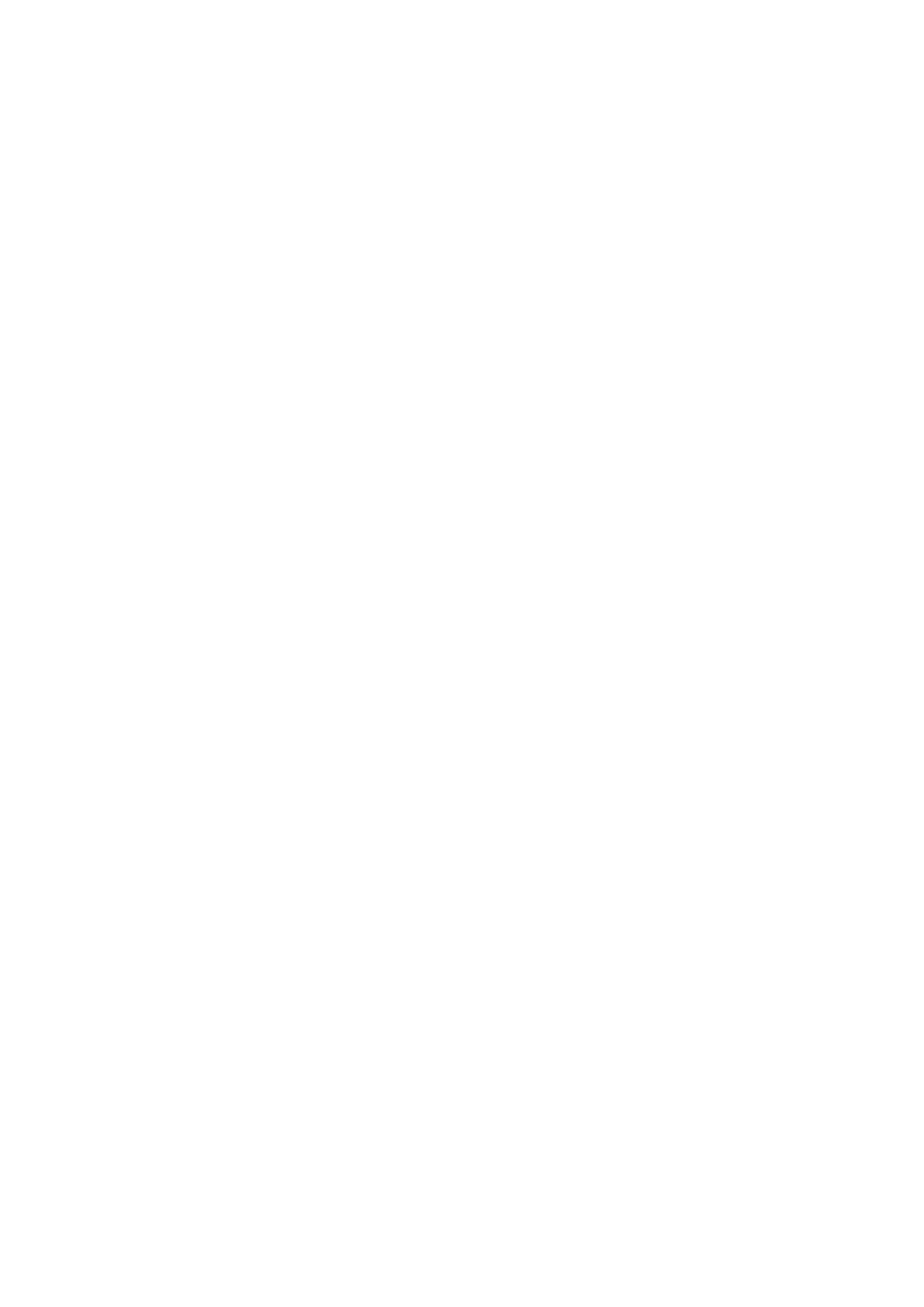

## **DRAFT COVID-19 (SCHOOLS AND DAY CARE OF CHILDREN) (JERSEY) REGULATIONS 202-**

*Made [date to be inserted] Coming into force [date to be inserted]*

**THE STATES** make these Regulations under the Order in Council dated 28th March  $1771<sup>1</sup>$  –

#### <span id="page-8-0"></span>**1 Interpretation**

(1) In these Regulations –

"Covid-19" means the notifiable contagious and infectious disease set out in the Schedule to the Notifiable Diseases (Jersey) Order 1988<sup>2</sup>;

"day care accommodation" includes day carer premises;

"Education Law" means the Education (Jersey) Law 1999<sup>3</sup>;

"published" means published online or in any other manner appearing likely to the Minister to bring the item to the attention of those likely to be affected by it, or of the public generally, and "publish" is construed accordingly.

(2) Words and phrases used in these Regulations and not otherwise defined, have the same meanings as in the Education Law and the Day Care of Children (Jersey) Law  $2002<sup>4</sup>$  in whichever the word or phrase occurs.

#### <span id="page-8-1"></span>**2 Power to require closure of schools and day care accommodation**

- (1) The Minister may, by published notice, require the closure of school premises or day care accommodation to prevent the contamination by, and spread of, Covid-19.
- (2) A notice under paragraph (1) may
	- (a) apply in respect of all schools or day care accommodation;
	- (b) apply in respect of specified schools or day care accommodation;
	- (c) specify the persons in respect of whom the school premises are, or day care accommodation is, closed;
	- (d) specify circumstances and exceptions where the school premises are, or day care accommodation is, not closed in respect of specified persons;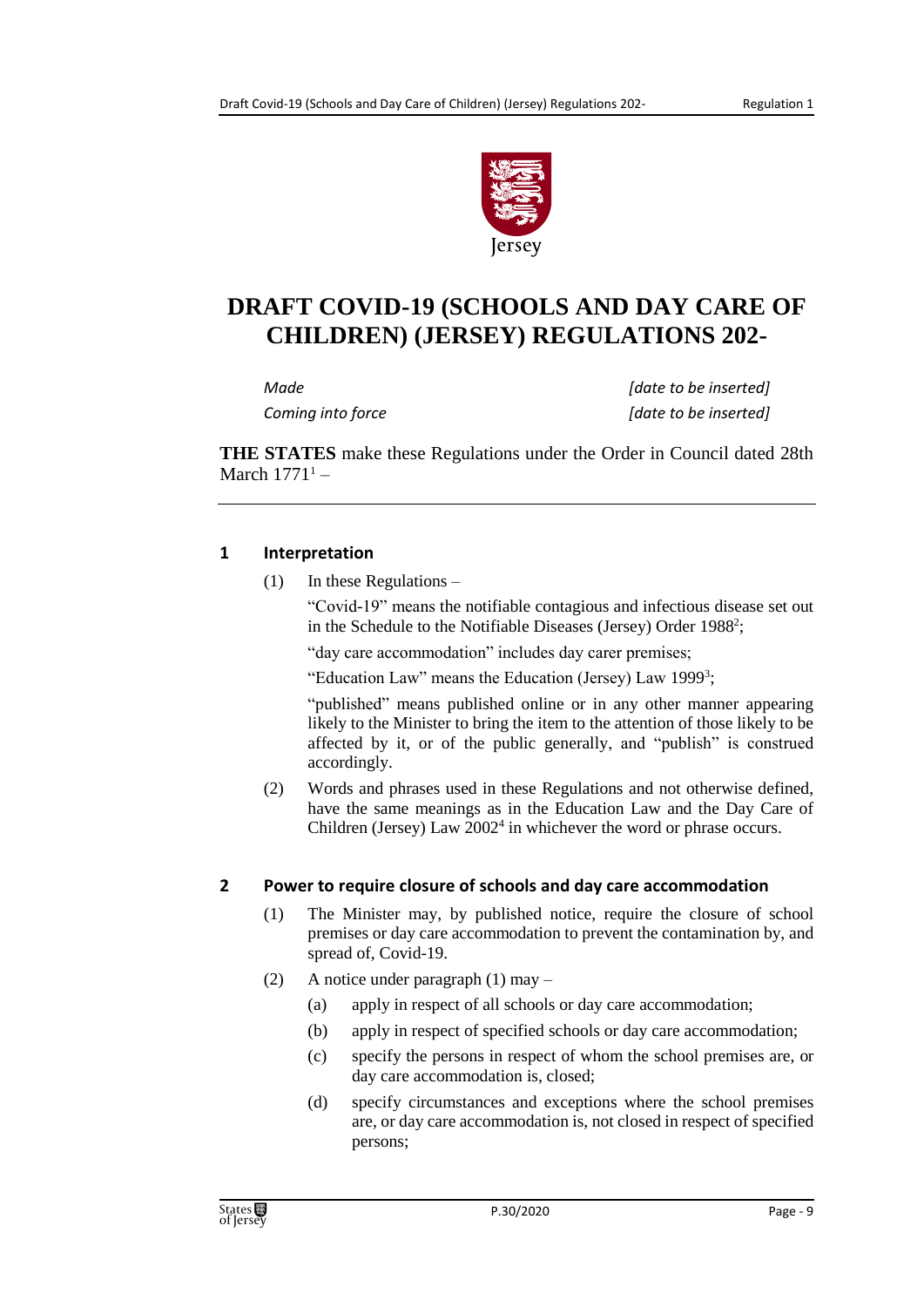(e) specify the period for which the school premises are, or day care accommodation is, closed.

### <span id="page-9-0"></span>**3 Arrangements for the provision of education otherwise than at a provided school**

- (1) This Regulation applies where a child of compulsory school age is not able to receive full-time education by regular attendance at a provided school by reason of those school premises being closed to prevent the contamination by, and spread of, Covid-19.
- (2) Where this Regulation applies, the Minister may, in respect of a provided school, determine the arrangements to be made for the education of a child otherwise than on provided school premises.
- (3) Despite the generality of paragraph (2), the Minister may determine arrangements which include arrangements that may not meet the standard of instruction satisfying the Minister under Article 13(2) of the Education Law, but which will nevertheless enable a child to continue to receive instruction of the Jersey Curriculum as if that child were receiving fulltime education by regular attendance at school.
- (4) Where the Minister determines arrangements under this Regulation, the Minister may direct a provided school to implement such arrangements and those arrangements are to be taken as arrangements approved under Article 13 of the Education Law.
- (5) Where a provided school implements arrangements under this Regulation, a parent of a child of compulsory school age is taken as having discharged his or her duty under Article 12(1) of the Education Law by ensuring his or her child receives instruction in accordance with those arrangements.
- (6) The Minister may publish guidance as to the arrangements determined under paragraph (3), and as to their implementation.
- (7) A determination made, or direction given under this Regulation must be published by the Minister.
- (8) Nothing in this Regulation is to be taken as derogating from the provisions of Article 13 of the Education Law.

#### <span id="page-9-1"></span>**4 Citation, duration and suspension**

- (1) These Regulations may be cited as the Covid-19 (Schools and Day Care of Children) (Jersey) Regulations 202-.
- (2) These Regulations come into force on the day after they are made.
- (3) These Regulations expire on 30th September 2020.
- (4) The effect of these Regulations is suspended for any period during which there is in effect a notice published by the Minister declaring that the threat from Covid-19 is no longer sufficient to justify the use of the powers conferred by these Regulations.
- (5) The notice published under paragraph (4) must state the period during which it is in effect, which may be until the expiry of these Regulations, an indefinite period, a specified period or a period to be determined in any manner specified in the notice.